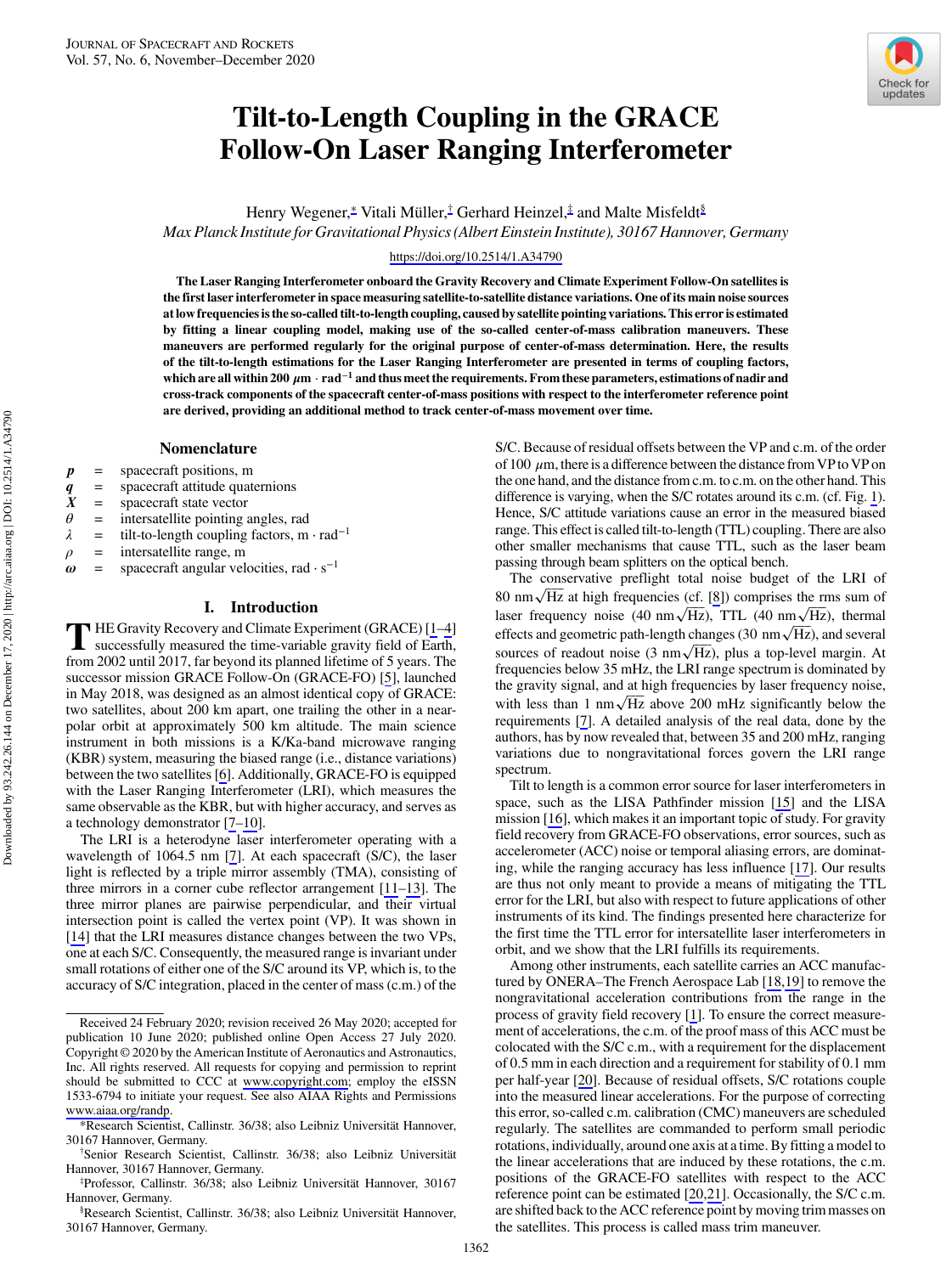<span id="page-1-0"></span>

Fig. 1 Rotation of the VP around the c.m. varies the measured range, approximated by the projection onto the line of sight.

In this paper, we show how the LRI TTL coupling can be calibrated by making use of these CMC maneuvers. First, the CMC maneuvers are briefly described with emphasis on what has changed from GRACE to GRACE-FO. We outline the most important steps of data processing and the different sources of S/C attitude information. Then, different methods of parameter estimation are presented, as well as the model for the TTL ranging error as a function of the intersatellite pointing angles (roll, pitch, and yaw), which depends on six model parameters, the linear coupling factors. In the last section, we present and discuss the results of the coupling factor estimation. Furthermore, we derive nadir and cross-track components of the S/C c.m. positions with respect to the VPs.

## II. Satellite Rotation Maneuvers

The CMC maneuvers on GRACE-FO are performed using magnetic torque rods, whose main purpose is to control the S/C attitude in the nominal mission phase [\[22\]](#page-9-0). These rods, three per S/C, produce a magnetic dipole moment, which causes a torque in combination with the Earth's magnetic field. It is noteworthy that they do not induce a linear acceleration on the S/C in contrast to control thruster firings. Each maneuver is meant to cause angular motion around one of the S/C axes, in this context called roll, pitch, and yaw axes. For the GRACE mission, roll and pitch maneuvers were executed near the North Pole within the region between 60° and 80° latitude; yaw maneuvers were executed near the equator between 10° and 20° latitude [[21\]](#page-9-0). These locations were carefully chosen. One of the main criteria for planning the maneuvers is that the achievable magnitude of the angular acceleration is maximal in one of the S/C axes, whereas low in the other axes.

The optimal maneuver locations for GRACE-FO are similar to those for GRACE because both missions use a near-polar orbit. However, the achievable magnitude of the angular accelerations has decreased due to two reasons. First, the mass of the satellites has been increased from roughly 475 kg per S/C for GRACE [[23\]](#page-9-0) to 601 kg mass at launch for GRACE-FO [\[24](#page-9-0)]. Second, the maximum input current for the magnetic torque rods has been lowered from 120 to 110 mA, such that each rod on GRACE-FO is able to produce a magnetic dipole moment of 27.5 A  $\cdot$  m<sup>2</sup>, as opposed to 30.0 A  $\cdot$  m<sup>2</sup> on GRACE [\[25](#page-9-0)]. According to our simulations based on these specifics, the largest achievable angular accelerations for GRACE-FO are roughly 16.3, 3.3, and 2.9  $\mu$ rad ⋅ s<sup>-2</sup> for roll, pitch, and yaw axes, respectively. The respective values for GRACE were 25.6, 5.5, and 4.8  $\mu$ rad ⋅ s<sup>-2</sup>

Ideally, only one of the pointing angles is excited, while rotations around the other two axes are kept small to avoid correlations between the resulting pointing angles. Considering this and other criteria discussed in [\[21](#page-9-0)], the magnitudes of the angular accelerations achieved in the recent CMC maneuvers are up to about 12.4, 2.3, and 1.4  $\mu$ rad ⋅ s<sup>-2</sup> for roll, pitch, and yaw axes. This results in pointing angle oscillations with amplitudes about 50, 10, 6  $\mu$ rad ⋅ s<sup>-2</sup>, respectively, at a maneuver frequency of  $83.\overline{3}$  mHz, on top of the natural

pointing deviations. Figure [2](#page-2-0) shows pointing angles during a roll maneuver (top left), a pitch maneuver (top right), and a yaw maneuver (bottom) performed on GRACE-FO 1 (GF1) on 23 June 2019. The pointing angles for this plot were computed from IMU1B RL04 data [\[24](#page-9-0)] by integrating angular velocities, as described next, in the section on pointing angles. All angles were filtered with a passband from 50 to 120 mHz to isolate the signal at the maneuver frequency from the total pointing deviations, which can be as large as several milliradians after 180 s without the nominal attitude control mode. Various sources for pointing angles, their exact definition, and the data processing are described in the following section.

The excitation of the roll angle during the yaw maneuver is not desired, but unavoidable. The yaw excitation is achieved by activating the torque rod in the y direction of the satellite frame (SF), which is defined in  $[24]$  $[24]$ . This inevitably produces a torque in SF x direction due to Earth's magnetic field component in SF  $z$  direction. This  $z$ component is rapidly changing near the equator, which explains the decreasing roll angle amplitude in Fig. [2](#page-2-0).

During a CMC maneuver on GRACE-FO, two of the torque rods are activated in such a way that the resulting magnetic dipole moment is aligned perpendicular to the desired rotation axis. Its magnitude profile is rectangular with a period of 12 s, yielding the highest signal at a Fourier frequency of  $83.\overline{3}$  mHz. Each CMC maneuver consists of 15 cycles of this profile, which results in a maneuver duration of 180 s. The nearly square wave pattern allows for larger angle amplitudes compared to a sine wave pattern. Center-of-mass calibration maneuvers have been performed once per month up to September 2019, and hereafter will be performed in a half-yearly cycle. At each instance, 14 maneuvers in total (i.e., seven maneuvers per S/C) are spread over two calendar days. For each of the angles roll, pitch, and yaw, two maneuvers are performed. Furthermore, one mixed maneuver per S/C is performed, exciting both roll and pitch angles. The same procedure was used for GRACE, however, with a slightly different magnitude profile.

In principle, the c.m. determination can be carried out using CMC maneuvers simultaneously performed on both S/C, because the measurements of one ACC are independent of the rotations of the distant S/C. Regarding the LRI, the TTL error caused by the pointing variations of the two S/C couple into the same measurement, the biased range. If both S/C simultaneously perform rotation maneuvers, it may not be possible to disentangle the two effects, which would likely result in less accurate parameter estimation. For this reason, CMC maneuvers on GRACE-FO are planned, such that the time spans of any two maneuvers do not overlap. Because the accuracy of TTL estimation turns out to be sufficient, as described in this paper, no dedicated TTL calibration maneuvers are planned for the GRACE-FO LRI.

# III. Data Processing

# A. LRI Range

The LRI telemetry data contain the raw optical beat-note phase measured in cycles. The downlinked data are sampled at roughly 10 Hz. The phase contains occasional unintended jumps, which are correlated to attitude control thruster activations. The jumps are removed, and thus do not influence the performance of the LRI [[7](#page-9-0)]. The time tags of the ranging data have to be corrected for clock errors and additionally for a deterministic delay due to onboard decimation filtering. The phase measured on the transponder S/C is subtracted from the master phase, after jumps have been removed from both measurements and after the two data streams have been synchronized. Subsequently, the combined phase is converted from cycles to biased range in meters. Before the estimation of TTL coupling factors, the range is filtered using a band-pass filter with cutoff frequencies at 50 and 120 mHz. The same filter is applied to the time series of the pointing angles.

Attitude control thruster firings cause a residual linear acceleration, in addition to the intended angular acceleration. The range variations in line-of-sight direction of such a linear acceleration are measured by the LRI and can disturb the analysis of CMC maneuvers. During a maneuver, attitude control thrusters are deactivated on the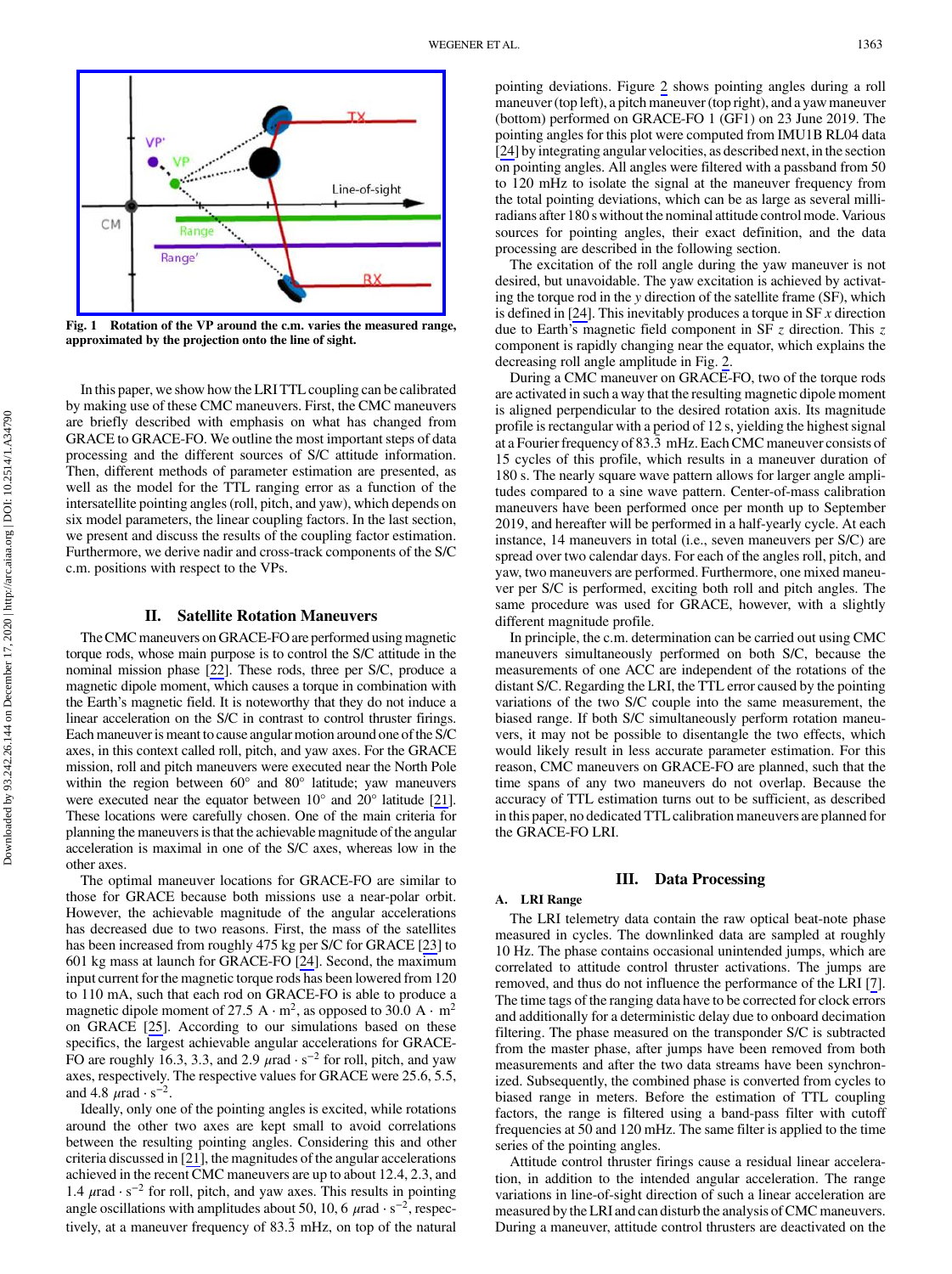<span id="page-2-0"></span>

Fig. 2 Band-pass-filtered satellite pointing angles during CMC maneuvers on GF1 in June 2019; roll maneuver (top left); pitch maneuver (top right); yaw maneuver (bottom).

S/C performing the maneuver. However, they can occur on the other S/C. There are two options to cope with this effect. First, the respective data segment can be excluded from the TTL analysis. With this approach, about 84% of the CMC maneuver data could be used. A second option is to remove the range variations caused by thruster firings from the LRI data. To this end, we have derived a model of this effect from data segments without maneuvers, using thruster activation times and durations provided in the THR1B data product [\[24](#page-9-0)]. With the range adjusted in this way, about 90% of the maneuver data



Fig. 3 Band-pass-filtered LRI range with and without subtraction of the thruster response.

could be used for TTL estimation. Figure 3 illustrates an example of this subtraction for a yaw GF2 thruster event during a pitch GF1 maneuver performed on 26 August 2019. The green cross marks the beginning of the thruster activation, which, in this case, has a duration of 50 ms. Our model for each specific thruster consists of a constant linear acceleration (i.e., with a rectangular shape), with the exact duration provided in the THR1B data, and a single model parameter, which describes the magnitude of the acceleration. The respective LRI responseis obtained by applying decimation filter of the LRI and a lowpass filter. Additionally, the time series shown in Fig. 3 is filtered once more, using the band-pass filter described previously. Any filtering is performed twice, in two ways, to compensate for the filter delay. This explains why the effect of the thruster activation is visible before the actual activation. Our derived model of these linear accelerations is consistent with the models that were used to compute the ACT1B data product [\[26\]](#page-9-0), that is, our obtained values for the acceleration magnitude are close to those reported in [\[26\]](#page-9-0) for the along-track direction.

### B. Satellite Pointing Angles

The intersatellite pointing deviations can be described by the three Euler angles of the rotation, which transforms between the SF and the line-of-sight frame (LOSF) [\[27](#page-9-0)]. In this context, the angles of rotation around SF  $x$ ,  $y$ , and  $z$  axes are called roll, pitch, and yaw angles, respectively. Here, the SF  $x$  axis is roughly aligned with the line of sight, the SF y axis is pointing to the right of the S/C, and the SF z axis is roughly the nadir direction. The definition of the SF is given in [[24](#page-9-0)].

Let  $p$  denote the position of the S/C in inertial Earth-centered frame. Denoting by  $p_{other}$  the position of the other S/C, the LOSF is defined as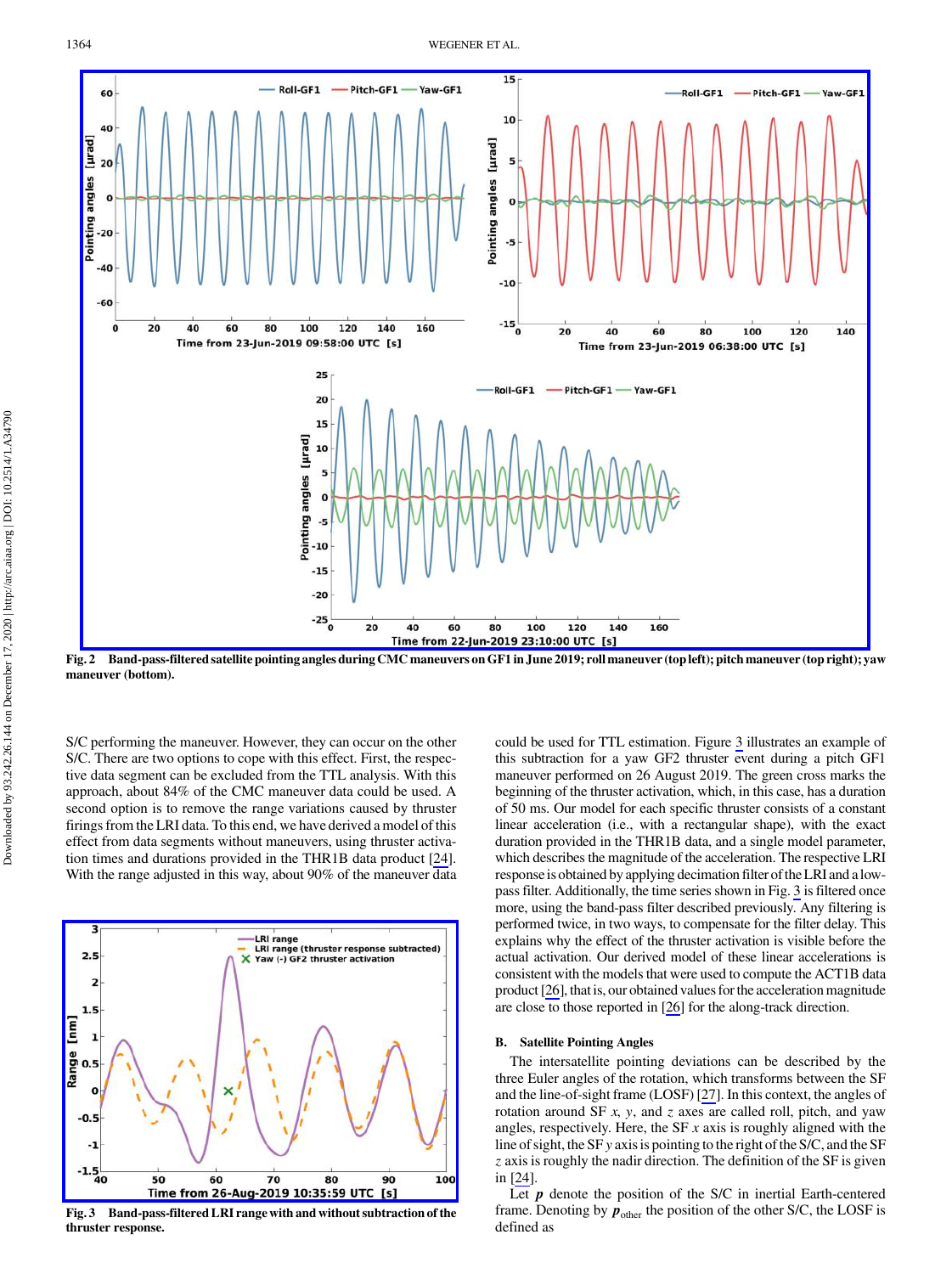<span id="page-3-0"></span>
$$
X_{\text{LOSF}} = \frac{p_{\text{other}} - p}{|p_{\text{other}} - p|}
$$

$$
Y_{\text{LOSF}} = X_{\text{LOSF}} \times \frac{p}{|p|}
$$

$$
Z_{\text{LOSF}} = X_{\text{LOSF}} \times Y_{\text{LOSF}}
$$

The pointing angles, which we use, are defined by

$$
R_{\rm SF}^{\rm LOSF} = R_z(\theta_z) R_y(\theta_y) R_x(\theta_x)
$$
 (1)

where  $R_x(\theta_x)$  denotes a rotation around the x axis by an angle  $\theta_x$ , which we will call the roll angle.  $R_y(\theta_y)$  and  $R_z(\theta_z)$  denote rotations around the y and z axes, by angles  $\theta_y$  and  $\theta_z$ , called pitch and yaw, respectively.  $R_{SF}^{LOSF}$  denotes the rotation, which transforms a vector given in SF to its representation in LOSF.

GRACE-FO hosts a variety of science instruments, whose measurements can be used to derive the pointing angles: LRI fast steering mirror (FSM), star camera assembly (SCA), ACC, and inertial measurement unit (IMU). The FSM provides pitch and yaw angles independently of other sensors. Computing pointing angles from the other measurements requires to compute the LOSF axes, which can be done using GPS-derived S/C positions. Then, the SF axes are obtained from the S/C attitude quaternions. The quaternions can be taken directly from SCA data, or integrated using data from other attitude sensors and the dynamics equations for the  $7$ -D state vector  $X$ :

$$
X = \begin{pmatrix} X_q \\ X_\omega \end{pmatrix} = \begin{pmatrix} q \\ \omega \end{pmatrix}
$$

with derivatives ([\[28\]](#page-9-0) p. 519 ff)

$$
\dot{X}_q = \frac{1}{2} \Omega(\omega) \cdot q \tag{2}
$$

and

$$
\dot{X}_{\omega} = J^{-1}(\tau - \omega \times (J\omega))
$$
 (3)

The notation for these equations is explained in the Appendix. Once LOSF and SF axes are known, pointing angles can be derived from Eq. (1). In the following, we briefly describe the different attitude sensors.

#### 1. Fast Steering Mirror

In the nominal fine-pointing mode, the S/C attitude and orbit control system keeps the pointing angles within a few hundred microradians from their nominal values. The LRI requires even more accurate pointing of the laser beam, which is ensured by the use of a steering mirror on the optical bench, controlled by a feedback loop using the differential wave-front sensing technique [[7](#page-9-0)]. The steering mirror orientation is downlinked at the same sampling rates as the LRI phase measurements and can be directly converted to Euler angles referring to the LRI optical frame, which is defined in [\[24](#page-9-0)], and then to pitch and yaw angles referring to the SF. The steering mirror does not provide roll angles. The resolution of the measured and downlinked pitch and yaw angles is limited by quantization noise of the steering mirror readout to about 1  $\mu$ rad $\sqrt{Hz}$  for each axis.

#### 2. Star Camera Assembly

The quaternions from the SCA1B data describe the rotation between the SF and the inertial frame. In the current release RL04 of Level-1B data, SCA1B data contain quaternions generated from SCA1A and IMU1A, which are fused using a Kalman filter [\[24](#page-9-0)]. Without using IMU data, angles derived from star camera quaternions have significantly higher noise (cf. Fig. [4](#page-4-0)). Even the fused attitude solution for the pitch angle seems to have a slightly elevated spectrum for Fourier frequencies between 10 and 100 mHz.

We report that there seems to be a mismatch of approximately 1 s between the time stamps of the pointing angles derived from SCA1B

#### 3. Inertial Measurement Unit

Each GRACE-FO satellite carries an Astrix 120 IMU manufactured by Airbus Defence and Space [[23\]](#page-9-0). Each IMU hosts four laser fiber gyroscopes, measuring the angular velocities in four different axes. These angular velocities can be converted to the SF and integrated, using Eq. (2). Initial values can be taken from SCA data. The obtained quaternions can be used to derive pointing angles from Eq. (1). Because of error propagation in the integration process, this is only useful for a relatively short time or when fused with other sensors. We use the IMU1B RL04 data product.

#### 4. Accelerometer

The ACC onboard of each S/C also measures angular accelerations. These can be integrated using Eqs. (2) and (3) to obtain quaternions (cf. [\[28](#page-9-0)]). From these quaternions, the pointing angles can be derived in the same manner as from the star camera quaternions. Because of error propagation in the integration process, this is only useful for a very short time or when fused with other sensors. However, the noise at higher Fourier frequencies, in particular at the CMC maneuver frequency of  $83.\overline{3}$  mHz, is very low. We use the ACC1A RL04 data product merely to analyze its suitability for LRI TTL estimation. The ACC on the second satellite (GF2) has been switched to a coarser operation mode (large range mode) and is currently not providing data with sufficient accuracy [[26\]](#page-9-0).

Figures [4](#page-4-0) and [5](#page-4-0) examplarily show a spectrum and a time series of the pitch and yaw angles of GF1, derived from different sensors. The data span a period of 1000 s on 14 January 2019. The spectra were computed using the logarithmic frequency axis power spectral density method [\[29](#page-9-0)]. The amplitude spectral densities derived from this method are abbreviated LASD. SCA1B RL04 data are attitude quaternions fused from SCA1A and IMU1A data [[24\]](#page-9-0). "SCA only" data refer to attitude quaternions derived merely from SCA1A data, without using IMU data, provided to us by Jet Propulsion Laboratory.

Figure [6](#page-4-0) compares the LRI range to the total TTL error, computed using coupling factors estimated from the CMC maneuvers in June 2019, as described as follows (see Table [1](#page-5-0)). The pointing angles were derived from different sources. The SCA1B time stamps have been adjusted by subtracting 1 s, as explained previously. In principle, any of these four sources is capable of providing pointing angles for TTL estimation. However, we do not use the ACC data to produce the final estimation of the TTL coupling factors because the GF2 ACC has been switched to a coarser operation mode. In the following section, we will describe the model and the parameter estimation methods that we used to estimate the TTL coupling factors.

# IV. Parameter Estimation

# A. TTL Model

Let us write the measured range as  $\hat{\rho} = \rho + \delta_{\text{TTL}} + \delta_{\text{other}}$ , where  $\rho$  the true distance between the satellite c m :  $\delta_{\text{true}}$  is the TTL error is the true distance between the satellite c.m.;  $\delta_{\text{TTL}}$  is the TTL error caused by the VP c.m. offsets of both S/C; and  $\delta_{other}$  denotes the contribution from all other error sources, including a bias. Using the subscript  $i \in \{1, 2\}$  to indicate satellite 1 (GF1) or satellite 2 (GF2), let  $VP_i$  and  $CM_i$  denote the positions of TMA VPs and S/C c.m., respectively. Furthermore, let  $e_{VP,i}$  be the unit vector pointing from the VP on S/Ci toward the VP on the other S/C, and let  $e_{\text{LOS},i}$  be the unit vector pointing from the c.m. on S/Ci toward the c.m. on the other S/C. With this notation, we have

$$
\hat{\rho} = |VP_2 - VP_1| + \delta_{\text{other}} = e_{\text{VP}_1} \cdot (VP_2 - VP_2) + \delta_{\text{other}}
$$
  

$$
\rho = |CM_2 - CM_1| = e_{\text{LOS},1} \cdot (CM_2 - CM_1)
$$

For S/C i, let  $V_i$  be the vector pointing from the TMAVP to the S/C c.m. For  $\rho \gg |V_i|$ ,  $i = 1, 2$ , the approximation  $e_{VP,i} \approx e_{LOS,i}$  yields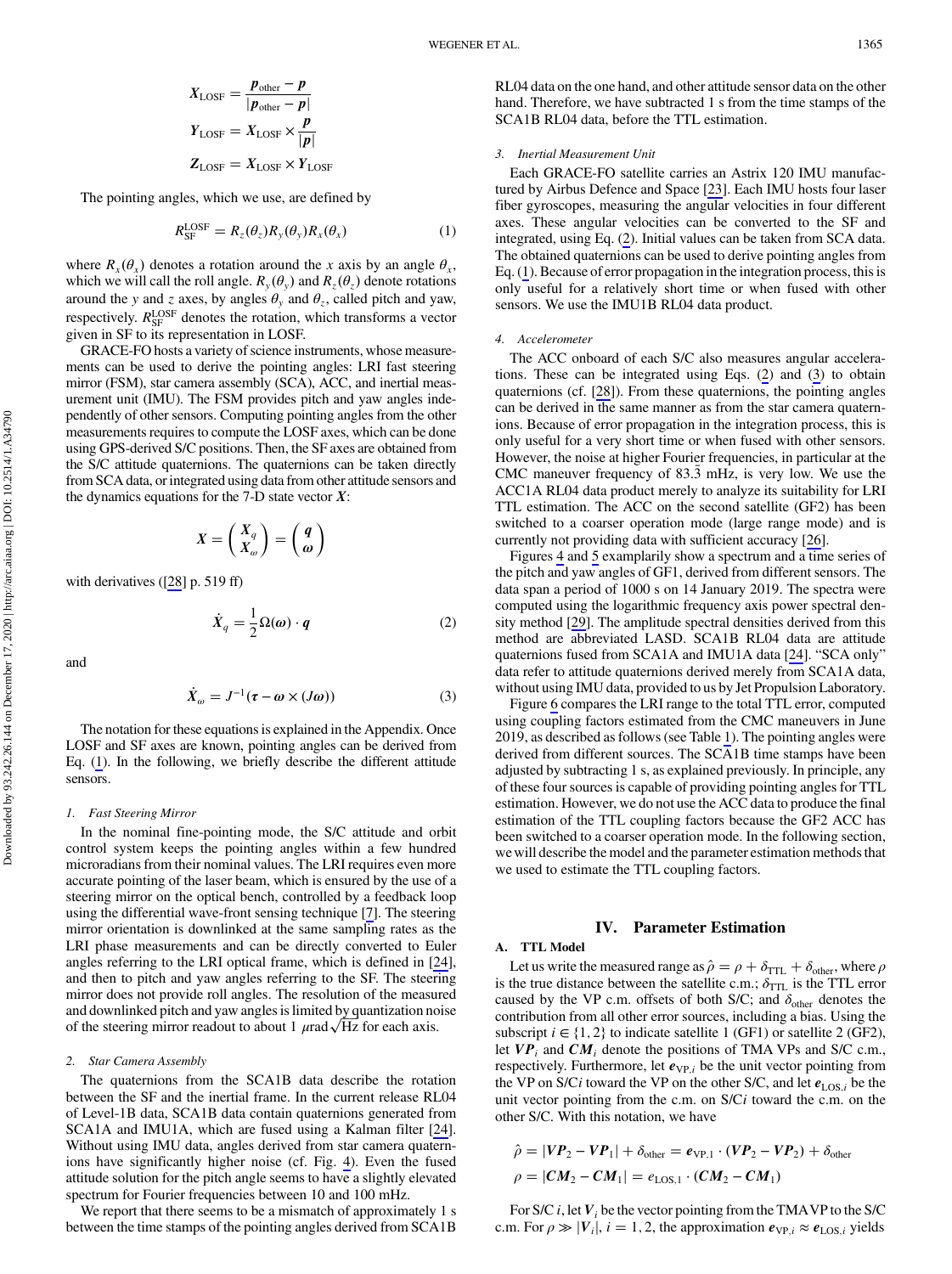<span id="page-4-0"></span>





Fig. 5 Pointing angles of GF1, based on different data types; here, for a period of 1000 s on 14 January 2019; pitch (left); yaw (right).





$$
\delta_{\text{TTL}} = \hat{\rho} - \rho - \delta_{\text{other}} \approx \boldsymbol{e}_{\text{LOS},1} \cdot (\boldsymbol{V} \boldsymbol{P}_2 - \boldsymbol{V} \boldsymbol{P}_1 - \boldsymbol{C} \boldsymbol{M}_2 + \boldsymbol{C} \boldsymbol{M}_1)
$$
  
=  $\boldsymbol{e}_{\text{LOS},1} \cdot (\boldsymbol{V}_1 - \boldsymbol{V}_2)$   
=  $\boldsymbol{e}_{\text{LOS},1} \cdot \boldsymbol{V}_1 + \boldsymbol{e}_{\text{LOS},2} \cdot \boldsymbol{V}_2$ 

$$
\delta_{\text{TTL},i} = e_{\text{LOS}}^{\text{LOSF}} \cdot V^{\text{LOSF}}
$$
  
= (1 0 0) ·  $R_{\text{SF}}^{\text{LOSF}} \cdot V^{\text{SF}}$   
=  $R_{11} \Delta x + R_{12} \Delta y + R_{13} \Delta z$ 

The TTL error due to the VP c.m. offset on  $S/C$  *i* is thus approximated by the projection of the offset  $V_i$  onto the line of sight,  $\delta_{\text{TTL},i} = e_{\text{LOS},i} \cdot \vec{V}_i$ . Omitting the index *i* on the right-hand side of the following equations, this can be expressed as: the following equations, this can be expressed as:

where  $R_{\alpha\beta}$  is the entry in row  $\alpha$  and column  $\beta$  of  $R_{\rm SF}^{\rm LOSF}$ . Vector superscripts indicate the frame in which it is expressed, for example,  $V^{\overline{S}F} = (\Delta x, \Delta y, \Delta z)^T$  is the notation of V with components in the SF.<br>In terms of pointing angles, writing  $c = \cos(\theta)$ ,  $s = \sin(\theta)$ , etc. In terms of pointing angles, writing  $c_x = \cos(\theta_x)$ ,  $s_x = \sin(\theta_x)$ , etc., using Eq. [\(1\)](#page-3-0), we have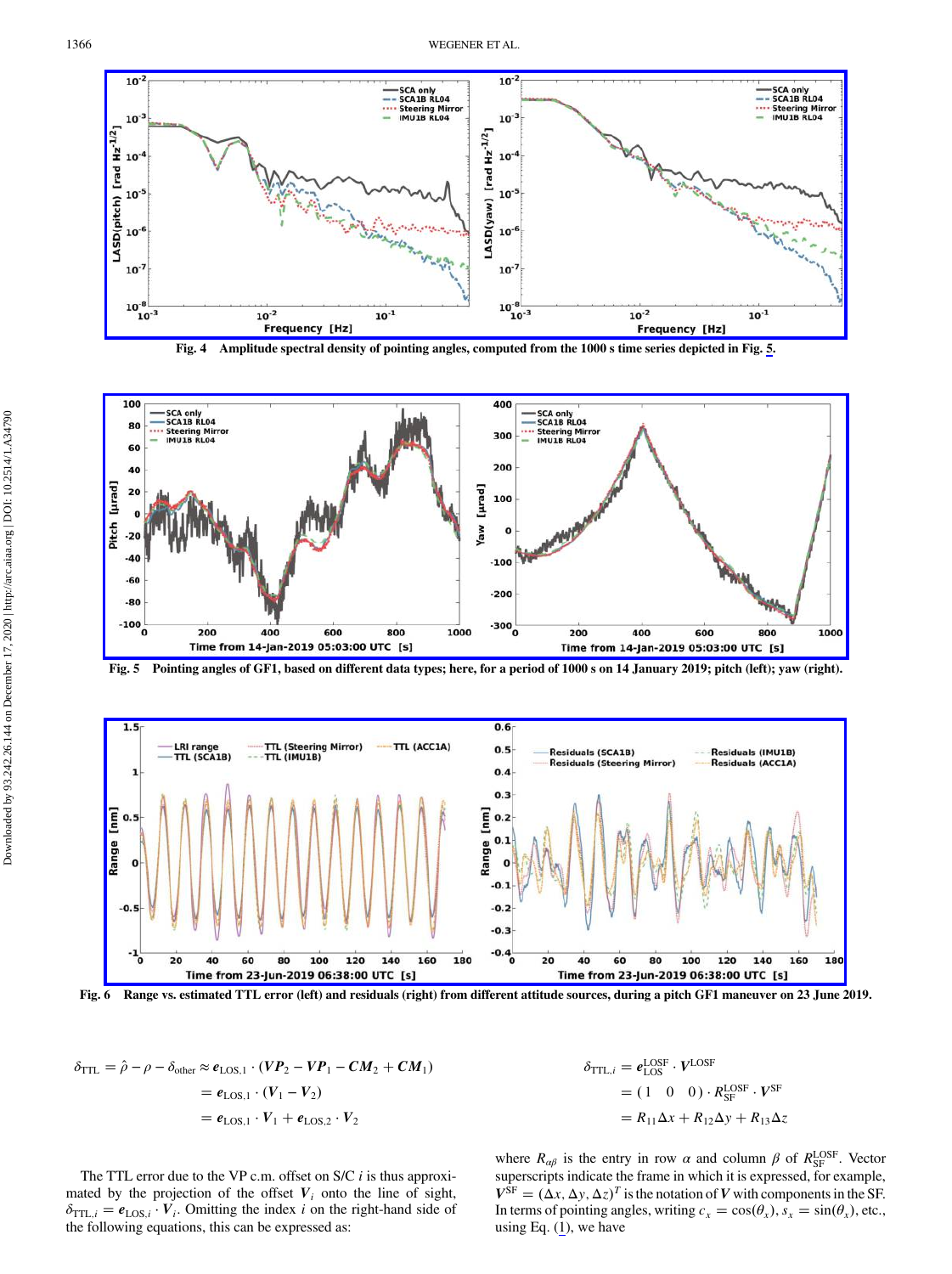Table 1 Estimated linear TTL coupling factors

<span id="page-5-0"></span>

|                                      | Requirements on coupling factors, $\mu$ m · rad <sup>-1</sup>          |                                                       |                                                      |                   |                                                       |                                                      |
|--------------------------------------|------------------------------------------------------------------------|-------------------------------------------------------|------------------------------------------------------|-------------------|-------------------------------------------------------|------------------------------------------------------|
|                                      | 20                                                                     | 200                                                   | 200                                                  | 20                | 200                                                   | 200                                                  |
|                                      | Estimated LRI linear TTL coupling factors, $\mu$ m · rad <sup>-1</sup> |                                                       |                                                      |                   |                                                       |                                                      |
|                                      |                                                                        | GF1                                                   |                                                      |                   | GF <sub>2</sub>                                       |                                                      |
| Date                                 | $c_{\text{roll}}$                                                      | $c_{\text{pitch}} = \Delta z_1 \cdot \text{rad}^{-1}$ | $c_{\text{yaw}} = -\Delta y_1 \cdot \text{rad}^{-1}$ | $d_{\text{roll}}$ | $d_{\text{pitch}} = \Delta z_2 \cdot \text{rad}^{-1}$ | $d_{\text{yaw}} = -\Delta y_2 \cdot \text{rad}^{-1}$ |
| Wiggle maneuvers<br>21 June 2018     | $0.4 \pm 7.1$                                                          | $116.5 \pm 14.5$                                      | $154.1 \pm 23.0$                                     | $-5.9 \pm 7.7$    | $68.7 \pm 12.0$                                       | $82.8 \pm 37.5$                                      |
| <b>CMC</b> maneuvers<br>16 Jan. 2019 | $0.2 \pm 1.0$                                                          | $90.8 \pm 9.6$                                        | $62.6 \pm 44.5$                                      | $-0.1 \pm 1.7$    | $74.9 \pm 9.9$                                        | $142.7 \pm 17.6$                                     |
| 26 March 2019                        | $1.0 \pm 1.1$                                                          | $83.3 \pm 8.2$                                        | $70.6 \pm 58.1$                                      | $-0.4 \pm 1.2$    | $74.4 \pm 8.9$                                        | $138.3 \pm 22.2$                                     |
| 24 April 2019                        | $0.8 \pm 1.6$                                                          | $90.9 \pm 10.0$                                       | $82.8 \pm 33.6$                                      | $-1.1 \pm 1.5$    | $83.9 \pm 9.8$                                        | $132.5 \pm 16.5$                                     |
| 23 May 2019                          | $1.0 \pm 0.9$                                                          | $82.9 \pm 9.2$                                        | $90.3 \pm 32.2$                                      | $-1.0 \pm 1.1$    | $46.6 \pm 7.5$                                        | $103.2 \pm 22.5$                                     |
| 22 June 2019                         | $-0.4 \pm 1.2$                                                         | $91.5 \pm 8.6$                                        | $98.8 \pm 31.3$                                      | $0.4 \pm 1.0$     | $61.0 \pm 54.7$                                       | $97.1 \pm 13.9$                                      |
| 24 July 2019                         | $2.2 \pm 1.5$                                                          | $99.2 \pm 11.3$                                       | $94.9 \pm 33.0$                                      | $2.5 \pm 1.2$     | $73.7 \pm 9.0$                                        | $133.4 \pm 17.0$                                     |
| 26 Aug. 2019                         | $1.3 \pm 0.8$                                                          | $94.9 \pm 14.0$                                       | $94.5 \pm 36.4$                                      | $1.1 \pm 0.9$     | $98.7 \pm 11.2$                                       | $133.9 \pm 19.6$                                     |
| 28 Sept. 2019                        | $0.4 \pm 1.4$                                                          | $100.7 \pm 10.8$                                      | $86.0 \pm 30.3$                                      | $1.3 \pm 0.9$     | $93.5 \pm 11.1$                                       | $155.9 \pm 32.0$                                     |

Average over different methods and different sources for the pointing angles. For each S/C, the coupling factors for pitch and yaw can be interpreted as offsets in SF y and SF z directions between S/C c.m. and LRI reference point, using Eq. (4).

$$
\delta_{\text{TTL},i} \approx c_y c_z \Delta x + (s_x s_y c_z - c_x s_z) \Delta y + (c_x s_y c_z + s_x s_z) \Delta z
$$

The second-order approximation for small angles is

$$
\delta_{\text{TTL},i} \approx \left(1 - \frac{1}{2}\theta_{y}^{2} - \frac{1}{2}\theta_{z}^{2}\right) \cdot \Delta x + \left(\theta_{x}\theta_{y} - \theta_{z}\right) \cdot \Delta y + \left(\theta_{y} + \theta_{x}\theta_{z}\right) \cdot \Delta z
$$

The constant term can be neglected because the LRI is measuring the biased range, that is, the measured phase is ambiguous by an integer number of cycles. Adding up the terms for both S/C, the firstorder approximation of the total TTL error due to VP c.m. offsets is

$$
\delta_{\text{TTL}} = \delta_{\text{TTL},1} + \delta_{\text{TTL},2} \approx \Delta z_1 \theta_{y,1} - \Delta y_1 \theta_{z,1} + \Delta z_2 \theta_{y,2} - \Delta y_2 \theta_{z,2}
$$
\n(4)

where  $\theta_{y,i}$  and  $\theta_{z,i}$  stand for pitch and yaw angles of S/C *i*, respectively.  $\Delta y_i$  and  $\Delta z_i$  denote y and z components of the vector pointing from the TMA VP to the c.m. of  $S/C$  *i*, respectively, expressed in the SF. In particular, we do not expect linear coupling of the roll angles. To verify this hypothesis and to monitor possible change, we estimate linear roll coupling factors, nevertheless. This yields in total six model parameters: the TTL coupling factors  $CF = (c_{roll}, c_{pitch}, c_{yaw}, d_{roll}, d_{pitch}, d_{yaw})$ .<br>From Eq. (4), we expect  $CF \approx (0, \Delta z, -\Delta y, 0, \Delta z, -\Delta y)$ . From Eq. (4), we expect CF  $\approx$  (0,  $\Delta z_1$ ,  $-\Delta y_1$ , 0,  $\Delta z_2$ ,  $-\Delta y_2$ ).

Potential sources of TTL coupling other than the geometrical VP c.m. offset have been identified and studied extensively before the launch of GRACE-FO [\[8,14,30\]](#page-9-0). For example, the optical path length through some components on the LRI optical bench can depend on the incident beam angle. The resulting TTL coupling is expected to be quadratic in the pitch and yaw angles and of the order of 2 and  $4 \text{ mm} \cdot \text{rad}^{-2}$ , respectively. In the nominal operation mode, the pitch and yaw angles are controlled to stay in a range of  $\pm 200$  and  $400 \mu$ rad, respectively. Linearizing the quadratic coupling around these values yields maximal linear TTL coupling of 0.8 and 3.2  $\mu$ m ⋅ rad<sup>−</sup><sup>1</sup> for pitch and yaw, respectively.

Because of imperfect knowledge of the alignment of different reference frames, it may only be possible to determine the pointing angles up to a constant. In this sense, the pointing angles vary around some constant values, which we call here a static pointing offset. For linear coupling, such a static pointing offset leads to a constant pathlength error, which is irrelevant for the biased range. For quadratic coupling, however, it leads to a nonconstant path-length error and thus cannot be ignored. Figure 7 shows a spectrum of the LRI range and the linear TTL error, computed from a 9 day data segment (9–17 April 2019). The shown TTL error was derived using pointing



Fig. 7 Amplitude spectral density of LRI range, measured linear TTL coupling, and expected quadratic TTL coupling.

information from SCA1B RL04 data and with coupling factors obtained from the CMC maneuvers performed on 24–25 April 2019. In relation to the other error contributions, the assumed quadratic coupling of 2 mm ⋅ rad<sup>−</sup><sup>2</sup> for pitch and 4 mm ⋅ rad<sup>−</sup><sup>2</sup> for yaw is negligible (green line), even if an additional bias of 1 mrad is assumed for all pointing angles (orange line).

For comparison, Fig. 7 also shows a model of LRI laser frequency noise derived from ground measurements and ACC noise based on a model for GRACE [\[31](#page-9-0)], converted to line-of-sight range. Noise in the ACC data is one of the error contributors in gravity field recovery. Figure 7 illustrates that the contribution from TTL is lower than the contribution from ACC noise. The elevated LRI range spectrum between 40 and 200 mHz is caused by physical range variations from nongravitational forces, which can be partly removed using ACC data [[32\]](#page-10-0). The preflight noise budget allocated for TTL coupling is depicted by the dotted brown line, that is, 40 nm $\sqrt{Hz}$  times a noiseshape function, which is given in [[7](#page-9-0)].

#### B. Methods of Parameter Estimation

We used five different methods to estimate the TTL coupling factors, all based on the band-pass-filtered time series of the range and the pointing angles, recorded during the execution of the CMC maneuvers. We distinguish two kinds of methods, as described as follows: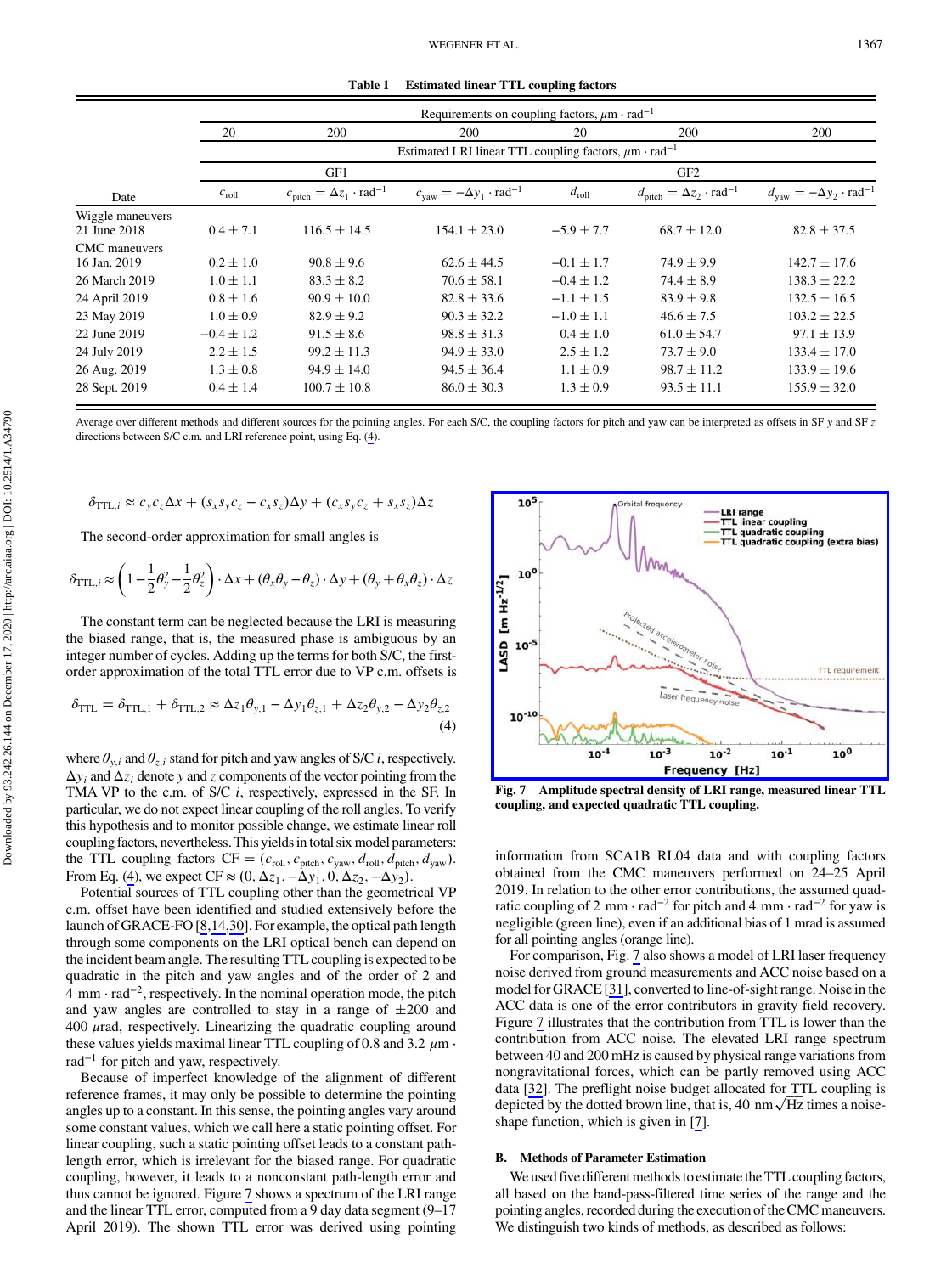<span id="page-6-0"></span>1) With these methods, the TTL coupling factors of all six pointing angles are estimated at once, using the data from all 14 CMC maneuvers.

a) LSQ: The pointing angles are fitted to the range using linear least squares. Denoting by  $\theta$  the matrix of pointing angles ( $N \times 6$ ) and by y the time series of the range ( $N \times 1$ ), where N is the number of samples, the estimator is defined as

$$
\hat{\lambda} = (\theta^T \theta)^{-1} \theta^T y
$$

and its standard deviation is

$$
\sigma(\hat{\lambda}) = \sigma(\delta_{\text{other}}) \cdot \text{diag}\left(\sqrt{|(\theta^T \theta)^{-1}|}\right) \tag{5}
$$

where  $\sigma(\delta_{other})$  is the standard deviation of the ranging noise without TTL. After band-pass filtering around the maneuver frequency of 83.3 mHz,  $\sigma(\delta_{other})$  is of the order of 1 nm.

b) BAY: The probability density of the coupling factors is computed using a Bayesian approach, which is sketched subsequent to this listing of methods.

2) These methods use merely the pitch and yaw maneuvers, which make up 8 out of the 14 CMC maneuvers. For each individual maneuver, the coupling factor for the associated angle is estimated. Because there are two pitch and two yaw maneuvers per S/C, we obtain two values for each coupling factor, which is finally estimated by taking the mean of the two values. Roll and mixed maneuvers are ignored by these methods, and roll coupling factors are not estimated.

a) LSI: The respective pointing angle is fitted to the range using linear least squares. The estimator is defined as for the LSQ method, but with only one pointing angle instead of six.

b) PSD: The amplitude spectra of the range and the respective pointing angle are computed from the time series. Both spectra show peaks at the maneuver frequency of  $83.\overline{3}$  mHz. The magnitude of the coupling factor is estimated by the quotient of the height of the peaks. Its sign is determined by minimizing the residual. The spectra were computed using the MATLAB toolbox LTPDA, and we chose a flattop window (HFT90D) with a good amplitude accuracy [[33\]](#page-10-0).

c) XC: The cross correlation of the range with the pointing angle is computed. The cross-correlation  $\chi_{\text{max}}$  with maximal absolute value is determined. Here, we restrict the search to a maximal time shift of 2.5 s, and we use the nonnormalized cross correlation. The estimated coupling factor  $\hat{\lambda}$  is then computed by

$$
\hat{\lambda} = \frac{\chi_{\text{max}}}{\sum_{i} \theta(t_i)^2}
$$

where  $\theta(t_i)$  denotes the pointing angle measured at time  $t_i$ , and the sum is taken over all values recorded during the maneuver. The estimated time shift between the two time series is a by-product of this method.

The Bayesian approach can be sketched as follows. Let  $\lambda =$ <br> $\lambda \lambda$  denote the TTL coupling factors. By Bayes' theorem  $\{\lambda_1,\ldots,\lambda_6\}$  denote the TTL coupling factors. By Bayes' theorem

$$
PDF(\lambda | data) \propto PDF(\lambda) \cdot PDF(data|\lambda)
$$
 (6)

where 1) data denote the information contained in the measurements of range and pointing angles; 2)  $PDF(\lambda|data)$  is the probability density function of  $\lambda$ , given the data; 3) PDF( $\lambda$ ) is the prior of  $\lambda$ ; and 4) PDF(data $|\lambda\rangle$  is the likelihood of the data, given  $\lambda$ .



methods.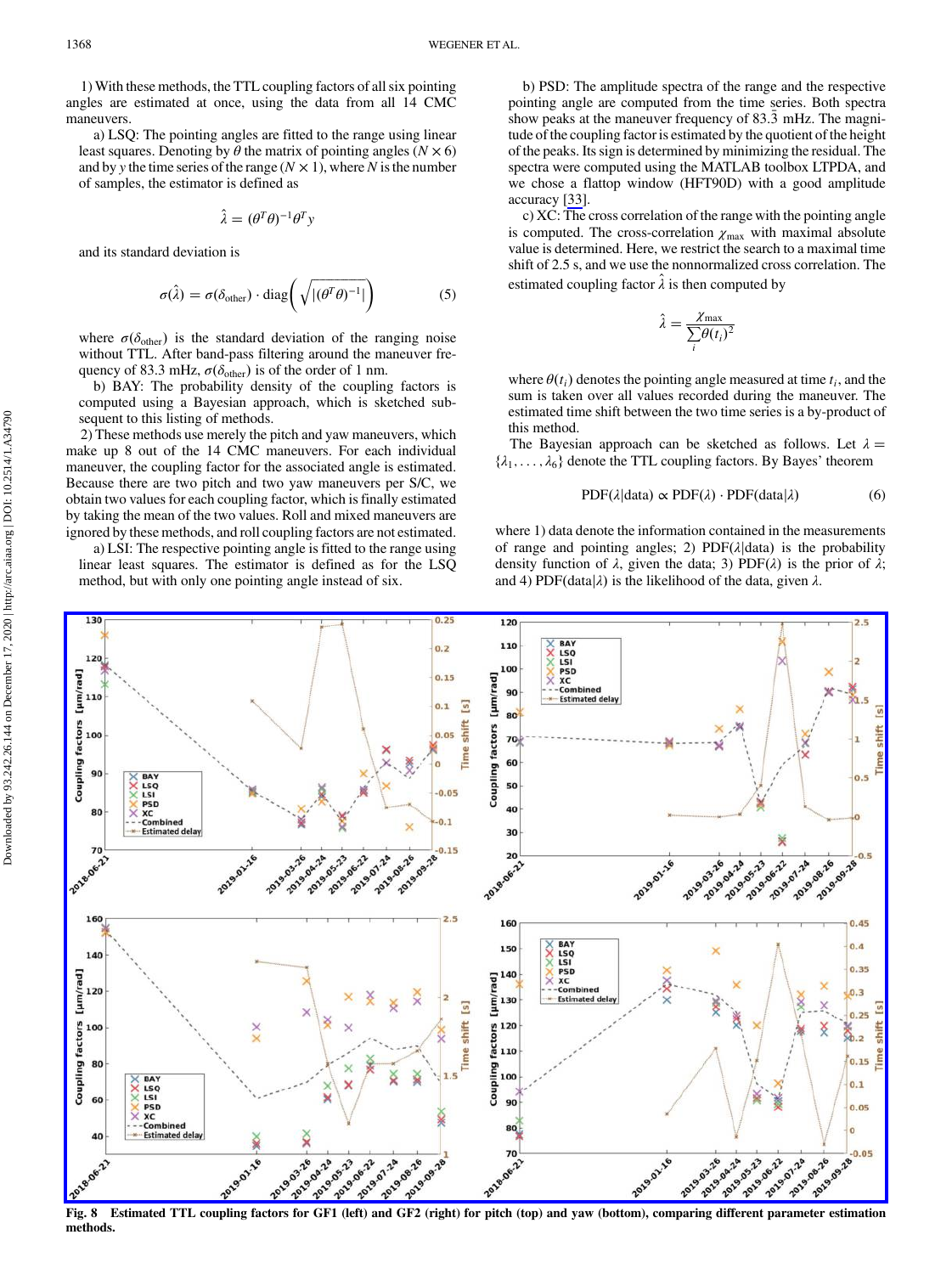<span id="page-7-0"></span>
$$
P(\lambda \in S) = \int_{S} \text{PDF}(\lambda | \text{data}) \, d\lambda = \frac{1}{F} \int_{S} \text{PDF}(\lambda) \cdot \text{PDF}(\text{data} | \lambda) \, d\lambda \quad (7)
$$

where

$$
F = \int_{\mathbb{R}^6} \text{PDF}(\lambda) \cdot \text{PDF}(\text{data}|\lambda) \, d\lambda \tag{8}
$$

is the proportionality factor for Eq. [\(6\)](#page-6-0). Through the term  $PDF(data|\lambda)$ , any additional information (e.g., on the noise of the data) can be considered.

Figure [8](#page-6-0) shows a comparison of the pitch and yaw coupling factors estimated by different methods. Note that the changes for GF1 between June 2018 and January 2019 are mainly due to a mass trim maneuver carried out on 18 July 2018. The large differences for the yaw GF1 angle have the following reason. The pointing angle excitations during all yaw GF1 maneuvers appear to be time shifted with respect to the excitations in the biased range measured by the LRI, independent of which attitude sensor is used. A similar effect is observed for the pitch GF2 maneuvers performed on 22 June 2019. The cause of this observation is currently still under investigation. In these cases, the PSD and XC methods tend to yield larger values for the estimated coupling factors, because the PSD method is insensitive to time stamp mismatches, and the XC method accounts for the time shift and estimates it along with the coupling factor. The estimated time shifts are also depicted in Fig. [8,](#page-6-0) in which each value is the mean of two time shifts estimated from two maneuvers. In Fig. 9, the yaw GF1 time shift is visible in the time domain (bottom left plot). The angles shown in Figs. [8](#page-6-0) and 9 were derived from IMU1B data, but SCA1B or FSM data could be used to produce very similar plots.



Fig. 9 Band-pass-filtered range vs. fitted TTL for roll (top), pitch (middle) and yaw (bottom) CMC maneuvers in January 2019 for GF1 (left) and GF2 (right).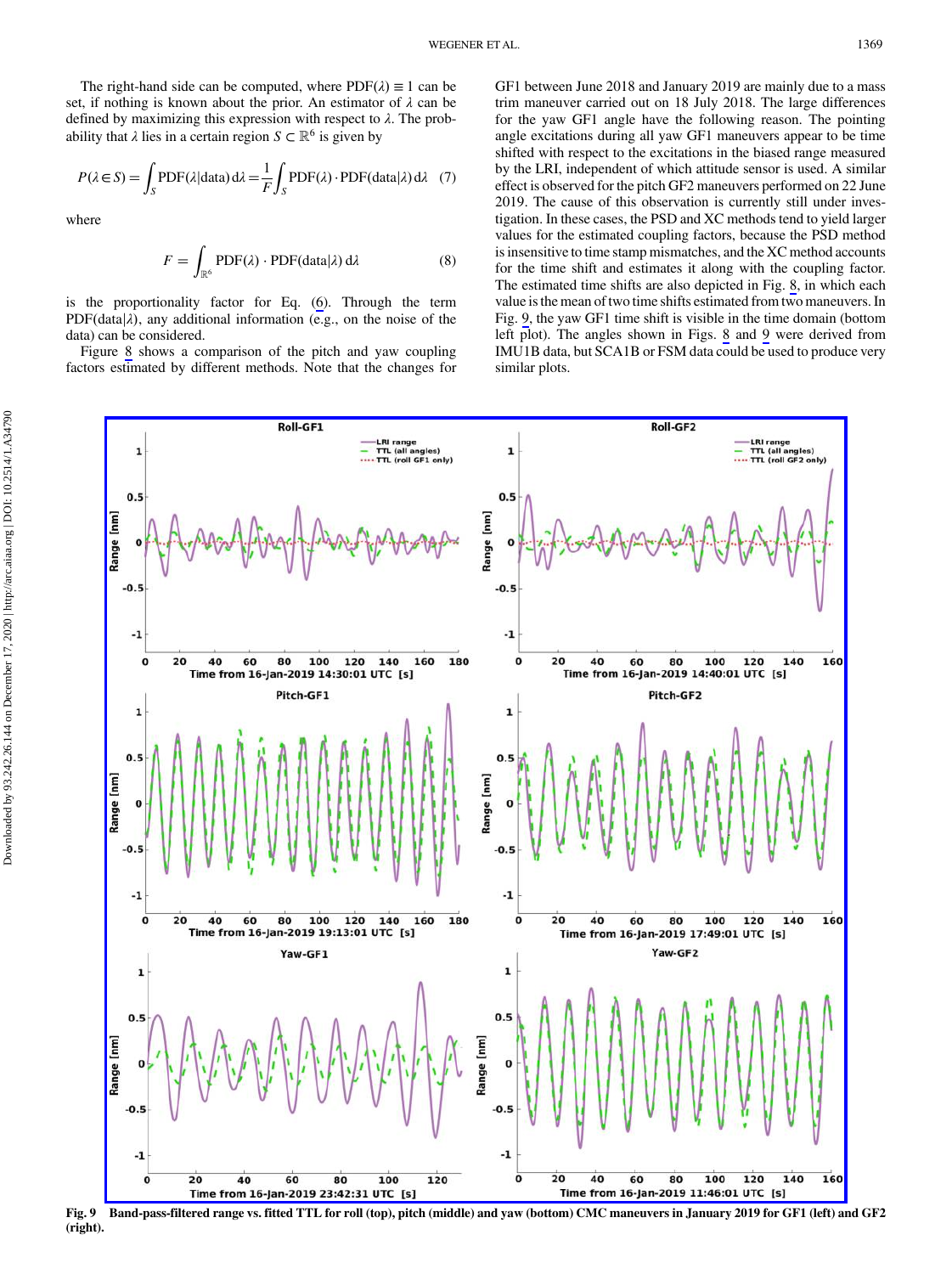$\times$  y component GF1  $\times$  y component GF2<br> $\times$  z component GF1  $\times$  z component GF2  $\times$  z component GF1 100 50 CM offset [µm  $\mathbf 0$  $-50$  $-100$  $-150$  $F$ ig. 10 Estimated y and z components of c.m. positions for GF1 (blue **16.01.2019** 

and red) and GF2 (green and orange) with respect to LRI reference point, given in SF.

## C. Results

By the time of writing, eight CMC maneuvers have been performed while the LRI was in science mode. Wiggle maneuvers, which are similar to CMC maneuvers, but with a duration of 24 instead of 180 s, have been performed in June 2018. Only one of these short maneuvers was performed per S/C angle, such that the uncertainty of these values is larger. Figure [9](#page-7-0) examplarily shows the fitted TTL error for CMC maneuvers performed in January 2019. It is also illustrated that the part of the TTL error corresponding to the roll angle is negligible (top plots, dotted red line). All estimation results are summarized in Table [1](#page-5-0). Each row in Table [1](#page-5-0) denotes not a single, but an entire set of maneuvers, consisting of 14 maneuvers for each CMC and 6 maneuvers for the wiggle. A set of 14CMC maneuvers containstwo mixed maneuvers, one per S/C. The values for pitch and yaw coupling factors are averages over the estimates from the five different methods described previously. Mixed maneuvers, as well as wiggle maneuvers, were only considered by the methods LSQ and BAY. Roll coupling factors were only estimated with the methods LSQ and BAY. The values are also averaged over the estimates from different pointing angle sources: SCA1B RL04, FSM, and IMU1B RL04. Angles derived from ACCs have not been used for the results shown here because the quality of the ACC data was not consistent over the entire investigated time span.

According to Eq. [\(4\)](#page-5-0), Table [1](#page-5-0) also shows our estimations of the SF y and z components of the S/C c.m. positions with respect to the VP. The estimated c.m. positions are plotted in Fig. 10. On 18 July 2018, a mass trim maneuver was performed on GF1. That is, the c.m. of GF1 was shifted, using movable trim masses on the S/C, to a point which had been estimated to be the ACC reference point. In Fig. 10, the SF y and z components of these mass shifts are shown as arrows.

The formal errors of the least-squares fit, derived from Eq. [\(5\)](#page-6-0), are valid under ideal assumptions, but likely underestimate the uncertainty of the parameters estimated from real data. For this reason, the values in Table [1](#page-5-0) are presented in the form  $\mu \pm \sigma$ , where  $\mu$  is the average value over a set of values derived from different methods and different pointing angle sources, as mentioned previously, and  $\sigma$  is the standard deviation of this set of values. The same uncertainties have been used in Fig. 10.

#### V. Conclusions

The preflight requirements on the LRI linear TTL coupling factors per S/C were 20, 200, and 200  $\mu$ m · rad<sup>-1</sup> for roll, pitch, and yaw, respectively. The authors conclude that these requirements are met. Gravity field recovery from LRI range should not be limited by TTL in any frequency band. Because the LRI provides pitch and yaw angles with good accuracy, the estimation of the coupling factors can be performed without any auxiliary data. However, the authors recap that gyroscope or star camera data may be used in place of steering mirror data, providing very similar results. Different estimation methods have been tested successfully and presented here. The pointing angles largely fit the observed range very well, with the exception of yaw GF1 angles, which is due to an apparent time stamp mismatch and subject to further investigation.

It has been shown that the activation of attitude control thruster firings produces a linear S/C acceleration, which is measured by the LRI. These disturbances can be modeled and removed from the range in order not to falsify the TTL estimation. It is noteworthy, however, that an imperfect response model might introduce some error to the parameter estimation. This could potentially be mitigated by downweighting observations close to a thruster firing. In general, weighting based on signal quality indicators, such as the signal-to-noise ratio of the phase readout, could be beneficial, but is beyond the scope of this paper.

Although the CMC maneuvers are not optimized for LRI TTL calibration, it has been demonstrated here that they can be used for this purpose and yield good results. For future satellite geodesy missions, where other noise contributors may be suppressed to a larger extent and the requirements on the ranging noise may be stricter, one may consider to perform dedicated calibration maneuvers.

The data support the assumption that the offset between LRI VP and S/C c.m. is the main effect of TTL coupling in the LRI measurements. The coupling factors correspond to nadir and cross-track components of the S/C c.m. Therefore, the analysis also provides estimations of S/C c.m. movement over time, excluding the along-track direction. The results correctly depict the c.m. shifts of the mass trims performed on 18 July 2018. The observed variations of the estimated coupling factors likely reflect small fluctuations of the S/C c.m. The potential of estimating c.m. positions by means of LRI data is especially useful, because the ACC data, which are nominally used for this purpose, are, on GF2, currently not available with the highest quality.

## Appendix: Notation for the Dynamics Equations

The following notation is used in Eqs. [\(2\)](#page-3-0) and ([3](#page-3-0)):

1) The attitude quaternions are denoted by  $q = (q_0, q_i, q_j, q_k)^T$ ,<br>here  $q_0$  is the real part describing the rotation angle and where  $q_0$  is the real part, describing the rotation angle, and  $(q_i, q_j, q_k)^T$  is the imaginary part, describing the rotation axis.

2) The S/C angular velocities in satellite frame are denoted by  $\omega$ . 3)  $\Omega(\omega)$  is a 4 × 4 matrix given by

$$
\Omega(\omega) = \begin{pmatrix}\n0 & -\omega_x & -\omega_y & -\omega_z \\
\omega_x & 0 & \omega_z & -\omega_y \\
\omega_y & -\omega_z & 0 & \omega_x \\
\omega_z & \omega_y & -\omega_x & 0\n\end{pmatrix}
$$

4) The total torque acting on the satellite is denoted by  $τ$ .

5) J denotes the satellite moment of inertia (MOI).

The MOI for GRACE-FO is given in [\[24\]](#page-9-0). The MOI for GRACE can be found in [[20\]](#page-9-0).

#### Acknowledgments

Parts of this work have been financially supported by the Bundesministerium für Bildung und Forschung, project number 03F0654B. Moreover, parts of this work have been supported by funding from the Sonderforschungsbereich 1128 "Relativistic Geodesy and Gravimetry with Quantum Sensors (geo-Q)" by the Deutsche Forschungsgemeinschaft. Furthermore, the authors would like to thank the Max Planck Society (Max-Planck-Gesellschaft) for support within the LEGACY framework on low-frequency gravitational wave astronomy (M.IF.A.- QOP18098). The authors would like to thank the Gravity Recovery and Climate Experiment Follow-On Science Data System (SDS) for providing Level-1 instrument data. Furthermore, the authors would like to thank the German Space Operations Center (DLR, German Aerospace Center– GSOC) for helpful discussions about GRACE Follow-On attitude control.



 $150$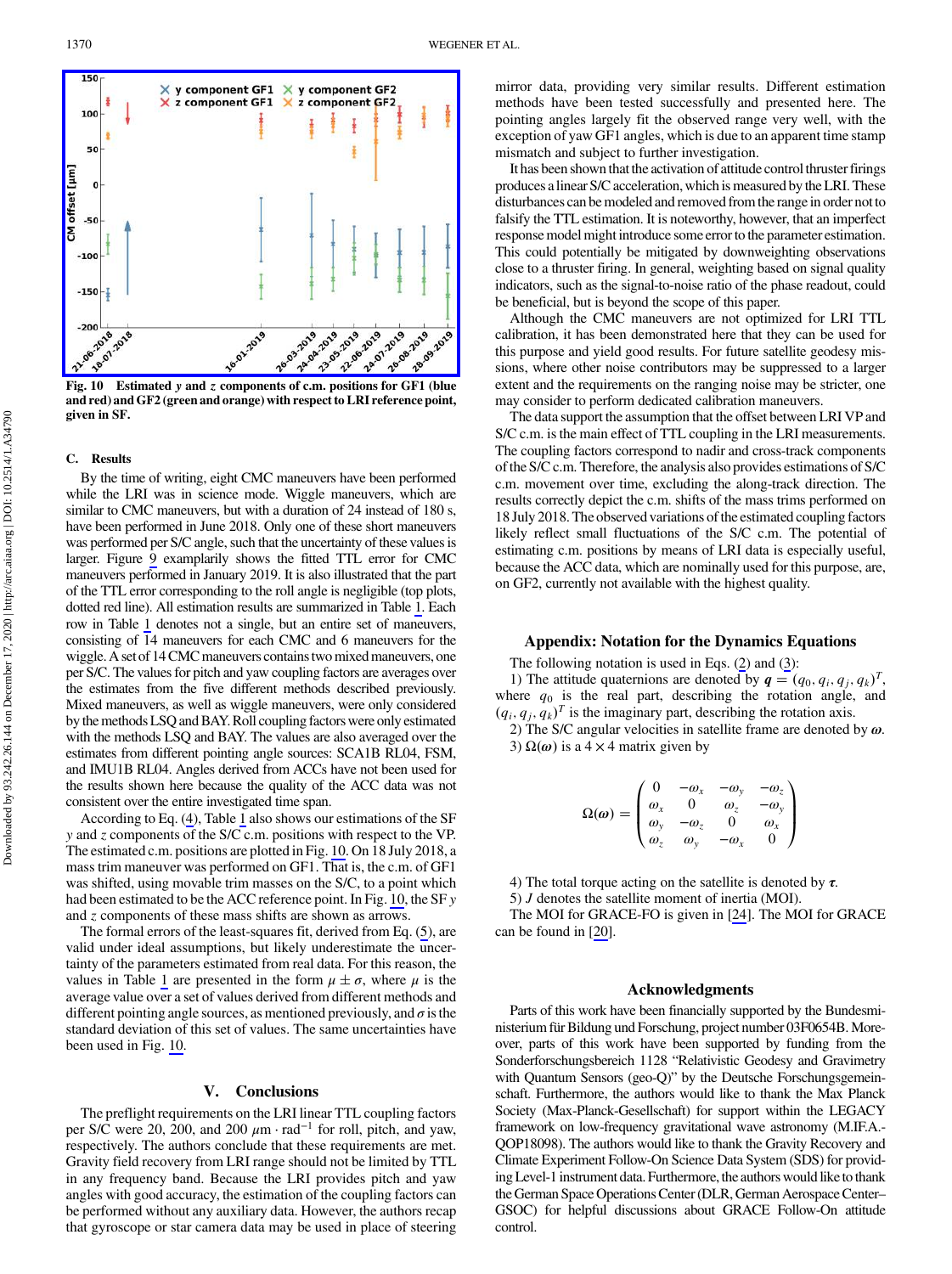# References

<span id="page-9-0"></span>[1] Tapley, B. D., Bettadpur, S., Watkins, M. M., and Reigber, C., "The Gravity Recovery and Climate Experiment: Mission Overview and Early Results," Geophysical Research Letters, Vol. 31, No. 9, 2004, p. 9607.

<https://doi.org/10.1029/2004GL019920>

- [2] Tapley, B. D., Bettadpur, S., Ries, J. C., Thompson, P. F., and Watkins, M. M., "GRACE Measurements of Mass Variability in the Earth System," Science, Vol. 305, No. 5683, 2004, pp. 503–505. <https://doi.org/10.1126/science.1099192>
- [3] Wouters, B., Bonin, J. A., Chambers, D. P., Riva, R. E. M., Sasgen, I., and Wahr, J., "GRACE, Time-Varying Gravity, Earth System Dynamics and Climate Change," Reports on Progress in Physics, Vol. 77, No. 11, 2014, Paper 116801.

<https://doi.org/10.1088/0034-4885/77/11/116801>

- [4] Tapley, B. D., Watkins, M. M., Flechtner, F., Reigber, C., Bettadpur, S., Rodell, M., Sasgen, I., Famiglietti, J. S., Landerer, F. W., Chambers, D. P., Reager, J. T., Gardner, A. S., Save, H., Ivins, E. R., Swenson, S. C., Boening, C., Dahle, C., Wiese, D. N., Dobslaw, H., Tamisiea, M. E., and Velicogna, I., "Contributions of GRACE to Understanding Climate Change," Nature Climate Change, Vol. 9, No. 5, 2019, pp. 358–369. <https://doi.org/10.1038/s41558-019-0456-2>
- [5] Kornfeld, R. P., Arnold, B. W., Gross, M. A., Dahya, N. T., Klipstein, W. M., Gath, P. F., and Bettadpur, S., "GRACE-FO: The Gravity Recovery and Climate Experiment Follow-On Mission," Journal of Spacecraft and Rockets, Vol. 56, No. 3, 2019, pp. 931–951. <https://doi.org/10.2514/1.A34326>
- [6] Kim, J., and Lee, S. W., "Flight Performance Analysis of GRACE K-Band Ranging Instrument with Simulation Data," Acta Astronautica, Vol. 65, Nos. 11–12, 2009, pp. 1571–1581. <https://doi.org/10.1016/j.actaastro.2009.04.010>
- [7] Abich, K., Abramovici, A., Amparan, B., Baatzsch, A., Okihiro, B. B., Barr, D. C., Bize, M. P., Bogan, C., Braxmaier, C., Burke, M. J., Clark, K. C., Dahl, C., Dahl, K., Danzmann, K., Davis, M. A., de Vine, G., Dickson, J. A., Dubovitsky, S., Eckardt, A., Ester, T., Barranco, G. F., Flatscher, R., Flechtner, F., Folkner, W. M., Francis, S., Gilbert, M. S., Gilles, F., Gohlke, M., Grossard, N., Guenther, B., Hager, P., Hauden, J., Heine, F., Heinzel, G., Herding, M., Hinz, M., Howell, J., Katsumura, M., Kaufer, M., Klipstein,W., Koch, A., Kruger, M., Larsen, K., Lebeda, A., Lebeda, A., Leikert, T., Liebe, C. C., Liu, J., Lobmeyer, L., Mahrdt, C., Mangoldt, T., McKenzie, K., Misfeldt, M., Morton, P. R., Müller, V., Murray, A. T., Nguyen, D. J., Nicklaus, K., Pierce, R., Ravich, J. A., Reavis, G., Reiche, J., Sanjuan, J., Schütze, D., Seiter, C., Shaddock, D., Sheard, B., Sileo, M., Spero, R., Spiers, G., Stede, G., Stephens, M., Sutton, A., Trinh, J., Voss, K., Wang, D., and Wang, R. T., "In-Orbit Performance of the GRACE Follow-On Laser Ranging Interferometer," Physical Review Letters, Vol. 123, No. 3, 2019, Paper 031101. <https://doi.org/10.1103/PhysRevLett.123.031101>
- [8] Sheard, B. S., Heinzel, G., Danzmann, K., Shaddock, D. A., Klipstein, W. M., and Folkner, W. M., "Intersatellite Laser Ranging Instrument for the GRACE Follow-On Mission," Journal of Geodesy, Vol. 86, No. 12, 2012, pp. 1083–1095.

<https://doi.org/10.1007/s00190-012-0566-3>

- [9] Heinzel, G., Sheard, B., Brause, N., Danzmann, K., Dehne, M., Gerberding, O., Mahrdt, C., Müller, V., Schütze, D., Stede, G., Klipstein, W., Folkner, W., Spero, R., Nicklaus, K., Gath, P., and Shaddock, D., "Laser Ranging Interferometer for GRACE Follow-On," SPIE Proceed-Heinzel, G., Sheard, B., Brause, N., Danzmann, K., Dehne, M., Gerberding, O., Mahrdt, C., Müller, V., Schütze, D., Stede, G., Klipstein, W., Folkner, W., Spero, R., Nicklaus, K., Gath, P., and Shaddock, D., "Laser Ranging Vol. 10564, Soc. of Photo-Optical Instrumentation Engineers, Bellingham, Washington, 2017, pp. 517–526. <https://doi.org/10.1117/12.2309099>
- [10] Abich, K., Bogan, C., Braxmaier, C., Danzmann, K., Dehne, M., Gohlke, M., Görth, A., Heinzel, G., Herding, M., Mahrdt, C., Müller, V., Nicklaus, K., Sanjuan, J., Schütze, D., Sheard, B., Stede, G., and Voss, K., "GRACE-Follow On Laser Ranging Interferometer: German Contribution," Journal of Physics: Conference Series, Vol. 610, No. 12, 2015, Paper 012010.

<https://doi.org/10.1088/1742-6596/610/1/012010>

- [11] Schütze, D., Müller, V., Stede, G., Sheard, B. S., Heinzel, G., Danzmann, K., Sutton, A. J., and Shaddock, D. A., "Retroreflector for GRACE Follow-On: Vertex vs. Point of Minimal Coupling," Optics Express, Vol. 22, No. 8, 2014, pp. 9324–9333. <https://doi.org/10.1364/OE.22.009324>
- [12] Schütze, D., "Intersatellite Laser Interferometry: Test Environments for GRACE Follow-On," Ph.D. Thesis, Leibniz Universität Hannover, Hannover, Germany, 2015. <https://doi.org/10.15488/8576>

[13] Fleddermann, R., Ward, R. L., Elliot, M., Wuchenich, D. M., Gilles, F., Herding, M., Nicklaus, K., Brown, J., Burke, J., Dligatch, S., Farrant, D. I., Green, K. L., Seckold, J. A., Blundell, M., Brister, R., Smith, C., Sheard, B. S., Heinzel, G., Danzmann, K., Klipstein, B., McClelland, D. E., and Shaddock, D. A., "Testing the GRACE Follow-On Triple Mirror Assembly," Classical and Quantum Gravity, Vol. 31, No. 19, 2014, Paper 195004.

<https://doi.org/10.1088/0264-9381/31/19/195004>

- [14] Müller, V., "Design Considerations for Future Geodesy Missions and for Space Laser Interferometry," Ph.D. Thesis, Leibniz Universität Hannover, Hannover, Germany, 2017. <https://doi.org/10.15488/9029>
- [15] Wanner, G., and Karnesis, N. A., "Preliminary Results on the Suppression of Sensing Cross-Talk in LISA Pathfinder," Journal of Physics: Conference Series, Vol. 840, 2017, Paper 012043. <https://doi.org/10.1088/1742-6596/840/1/012043>
	- [16] Chwalla, M., Danzmann, K., Álvarez, M. D., Esteban Delgado, J. J., Fernández Barranco, G., Fitzsimons, E., Gerberding, O., Heinzel, G., Killow, C. J., Lieser, M., Perreur-Lloyd, M., Robertson, D., I, Schuster, S., Schwarze, T. S., Tröbs, M., Wanner, G., Ward, H., and Zwetz, M., "Optical Suppression of Tilt-to-Length Coupling in the LISA Long-Arm Interferometer," arXiv e-prints, 2020. <https://doi.org/10.1103/PhysRevApplied.14.014030>
- [17] Flechtner, F., Neumayer, K.-H., Dahle, C., Dobslaw, H., Fagiolini, E., Raimondo, J.-C., and Güntner, A., "What Can Be Expected from the GRACE-FO Laser Ranging Interferometer for Earth Science Applications?" Surveys in Geophysics, Vol. 37, March 2016, pp. 453–470.
- [18] Touboul, P., Foulon, B., and Willemenot, E., "Electrostatic Space Accelerometers for Present and Future Missions," Acta Astronautica, Vol. 45, No. 10, 1999, pp. 605–617. [https://doi.org/10.1016/S0094-5765\(99\)00132-0](https://doi.org/10.1016/S0094-5765(99)00132-0)
- [19] Frommknecht, B., Oberndorfer, H., Flechtner, F., and Schmidt, R., "Integrated Sensor Analysis for GRACE—Development and Validation," Advances in Geosciences, Vol. 1, 2003, pp. 57–63. <https://doi.org/10.5194/adgeo-1-57-2003>
- [20] Wang, F., "Study on Center of Mass Calibration and K-Band Ranging System Calibration of the GRACE Mission," Ph.D. Thesis, Univ. of Texas at Austin, Austin, TX, 2003.
- [21] Wang, F., Bettadpur, S., Save, H., and Kruizinga, G., "Determination of Center-of-Mass of Gravity Recovery and Climate Experiment Satellite," Journal of Spacecraft and Rockets, Vol. 47, No. 2, 2010, pp. 371–379. <https://doi.org/10.2514/1.46086>
	- [22] Herman, J., Presti, D., Codazzi, A., and Belle, C., "Attitude Control for GRACE," Proceedings of the 18th International Symposium on Space Flight Dynamics, Deutsches Zentrum für Luft- und Raumfahrt, Cologne, Germany, 2004, p. 27.
- [23] Gath, P., "Entwicklung, Integration und Test der GRACE Follow-On Satelliten," Deutsche Gesellschaft für Luft- und Raumfahrt - Lilienthal-Oberth e.V., Bonn, 2016.
- [24] Wen, H. Y., Kruizinga, G., Paik, M., Landerer, F., Bertiger, W., Sakumura, C., Bandikova, T., and McCullough, C., "Gravity Recovery and Climate Experiment Follow-On (GRACE-FO) Level-1 Data Product User Handbook," NASA Jet Propulsion Lab., California Inst. of Technology, TR JPL D-56935, Sept. 2019, [https://podaac.jpl.nasa.gov/GRACE-FO.](https://podaac.jpl.nasa.gov/GRACE-FO)
- [25] Kayali, S., Morton, P., and Gross, M., "International Challenges of GRACE Follow-On," 2017 IEEE Aerospace Conference, IEEE Publ., Piscataway, NJ, 2017, pp. 1–8. <https://doi.org/10.1109/AERO.2017.7943615>
- [26] McCullough, C. M., Harvey, N., Save, H., and Bandikova, T., "Description of Calibrated GRACE-FO Accelerometer Data Products (ACT) (v. 04)," Jet Propulsion Lab., California Inst. of Technology, and Center for Space Research, Univ. of Texas at Austin, TR JPL D-103863, Austin, TX, May 2019, [https://podaac.jpl.nasa.gov/GRACE-FO.](https://podaac.jpl.nasa.gov/GRACE-FO)
- [27] Bandikova, T., Flury, J., and Ko, U.-D., "Characteristics and Accuracies of the GRACE Inter-Satellite Pointing," Advances in Space Research, Vol. 50, No. 1, 2012, pp. 123–135.
- [28] Wertz, J. R., Spacecraft Attitude Determination and Control, Kluwer Academic, Norwell, MA, 1978, p. 150 ff.
- [29] Tröbs, M., and Heinzel, G., "Improved Spectrum Estimation from Digitized Time Series on a Logarithmic Frequency Axis," Measurement, Vol. 39, No. 2, 2005, pp. 120–129. <https://doi.org/10.1016/j.measurement.2005.10.010>
- [30] Müller, V., "Simulations for LISA and GRACE Follow-On," Master's Thesis, Leibniz Universität Hannover, Hannover, Germany, 2013.
- [31] Darbeheshti, N., Wegener, H., Müller, V., Naeimi, M., Heinzel, G., and Hewitson, M., "Instrument Data Simulations for GRACE Follow-On: Observation and Noise Models," Earth System Science Data, Vol. 9, No. 2, 2017, pp. 833–848. <https://doi.org/10.5194/essd-9-833-2017>